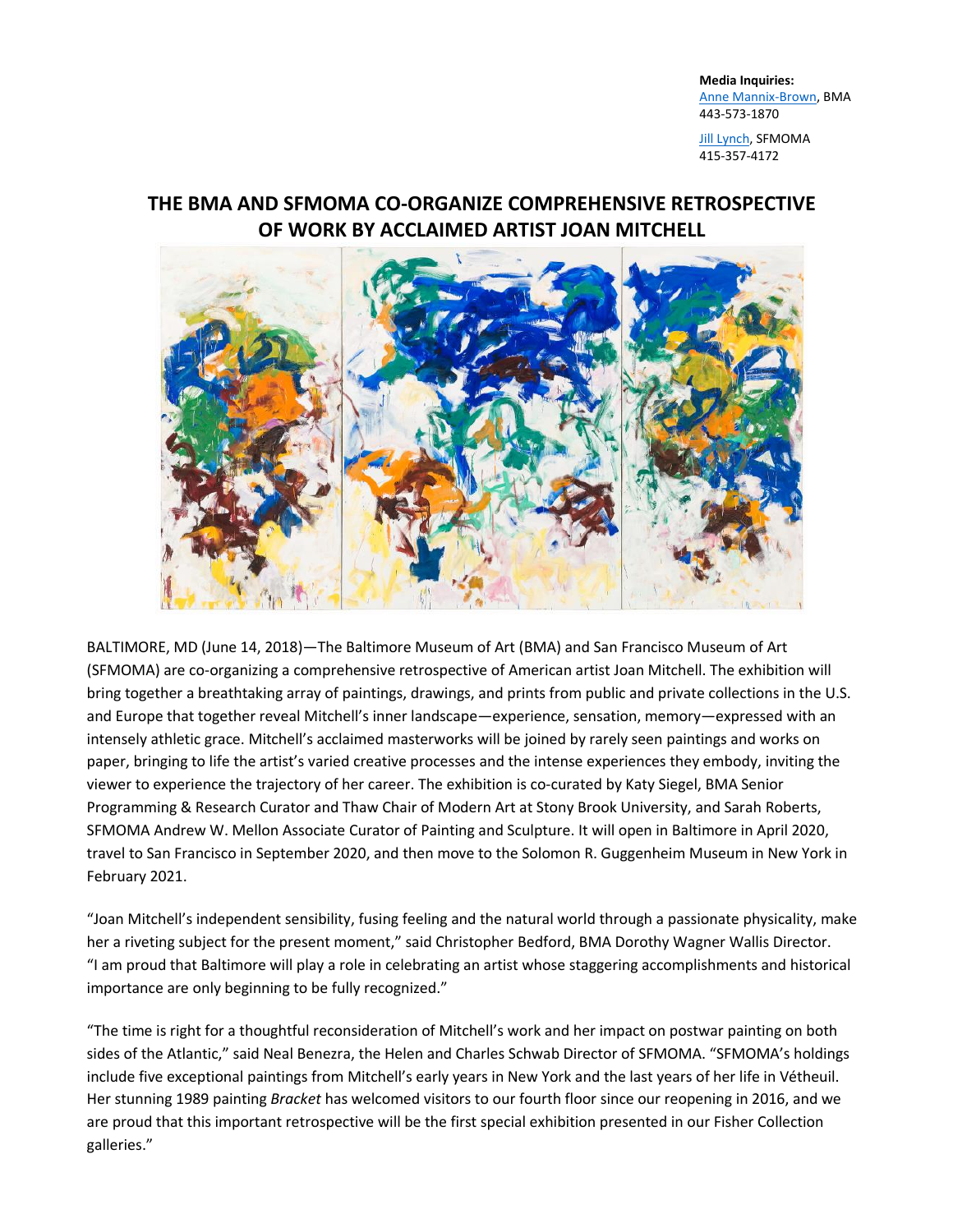Joan Mitchell/news release Page 2 of 3

The exhibition will explore the full arc of Mitchell's artistic practice—from her exceptional New York paintings in the early 1950s to the majestic, large-scale multi-panel works made in France later in her career. Additionally, the exhibition will feature transitional paintings that unfold her process, and emphasize for the first time Mitchell's exquisite small paintings, pastels, and works on paper. The presentation will feature entire suites focused on a single subject, such as Mitchell's brilliant *Sunflower* paintings, while a selection of projects created with and for writers like Frank O'Hara and Jacques Dupin will underscore the role of poets and poetry in her life and work.

Among the exhibition highlights are her vibrant response to New York City, *East Ninth Street* (1956); the abstracted and lush French landscapes *Mon Paysage* (1967) and *No Rain* (1976); the grand three-panel painting *Bracket* (1989); plus a selection of her intensely declarative late paintings from 1991-92. The Joan Mitchell Foundation Archives will also lend a selection of the artist's sketchbooks and archival photographs, animating both her process and her daily life.

"The exhibition and catalogue will be based on deep primary research and will present new scholarship on Mitchell's life and her extraordinary body of work. We also are convening emerging and established scholars, curators, conservators, writers, and artists to reconsider Mitchell's role in the postwar artistic interchange between the U.S. and France, and to study intensively her materials and process," said curators Sarah Roberts and Katy Siegel.

The accompanying catalogue will provide a sweeping scholarly account of the artist's career, stressing its transnational nature and the important role that her life in France played in the evolution of her oeuvre. The catalogue will present new research on Mitchell's materials and methods, and close studies of her relationships with peers and friends, especially artists, poets and musicians. This volume will be the first major scholarly publication on Mitchell in decades, offering a range of voices that frame her in relation to recent historical discourse.

#### **Joan Mitchell**



Joan Mitchell (1925–1992) was an American artist whose career spanned more than four decades in the U.S. and France. Best known for her large, abstract oils on canvas, Mitchell also created smaller paintings, as well as an extensive body of works on paper and prints. Born in Chicago and educated at the Art Institute of Chicago, Mitchell moved to New York in 1949. In 1955, she began splitting her time between Paris and New York, before moving permanently to France in 1959. In 1968, Mitchell moved from Paris to Vétheuil, a small village northwest of the city, while continuing to exhibit her work in Paris, New York, and around the world. It was in Vétheuil that Mitchell began regularly hosting artists at various stages of their careers, providing space and support to develop their art. When Mitchell passed away in 1992, her will specified that a portion of her estate should be used to establish a foundation to directly support visual artists.

### **THE BALTIMORE MUSEUM OF ART**

Founded in 1914, The Baltimore Museum of Art is a major cultural destination recognized for engaging diverse audiences through dynamic exhibitions and innovative educational and community outreach programs. The BMA's internationally renowned collection of 95,000 objects encompasses more than 1,000 works by Henri Matisse anchored by the famed Cone Collection of modern art, as well as one of the nation's finest holdings of prints, drawings, and photographs. The galleries showcase an exceptional collection of art from Africa; important works by established and emerging contemporary artists; outstanding European and American paintings, sculpture, and decorative arts; significant artworks from China; ancient Antioch mosaics; and exquisite textiles from around the world. The 210,000- square-foot museum is also distinguished by a grand historic building designed in the 1920s by